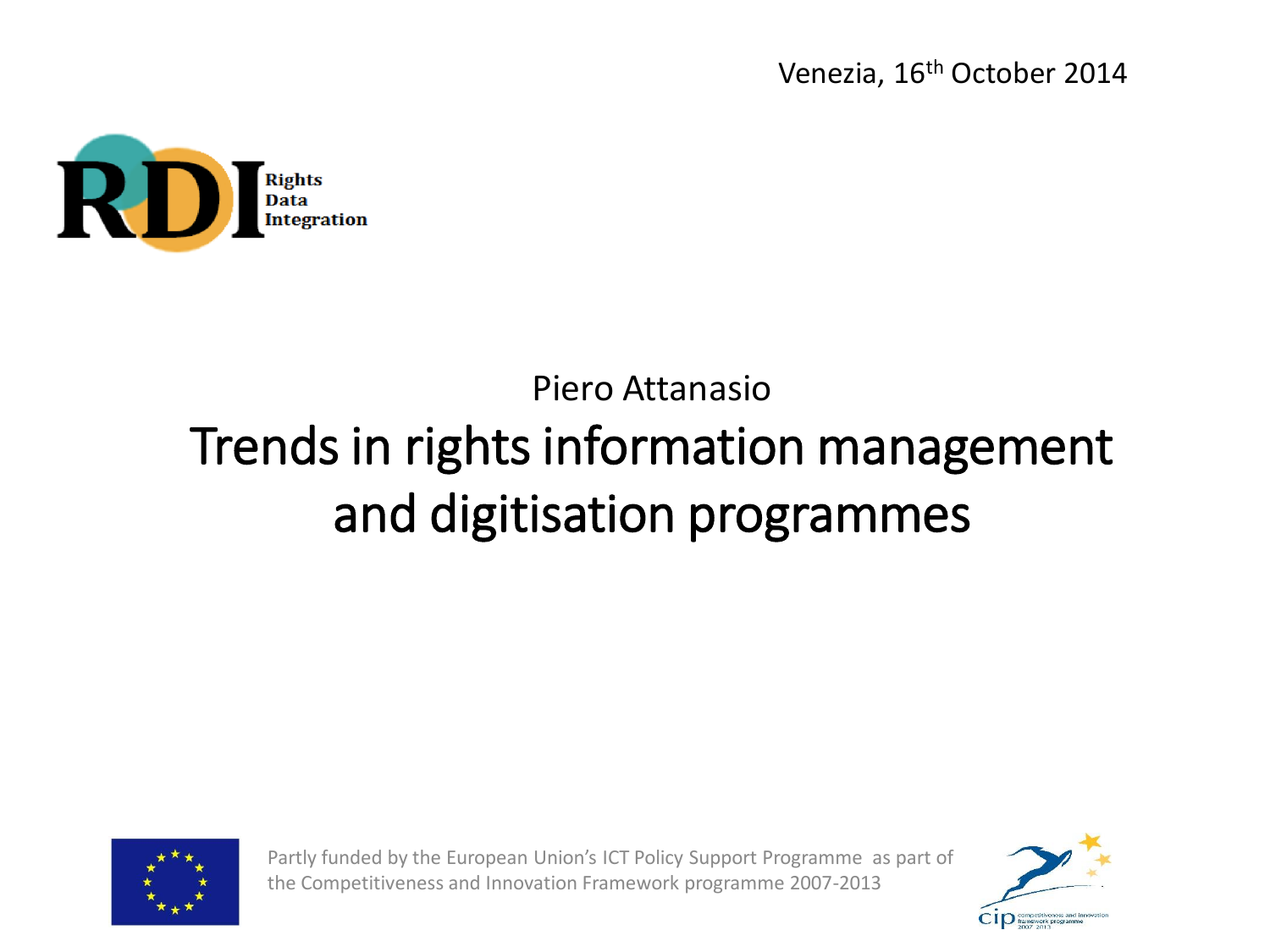# What I will speak about

- Is copyright an obstacle to digitisation programmes?
- An economic interpretation of the current debate
- Business models for digitisation and right management
- The role of technologies

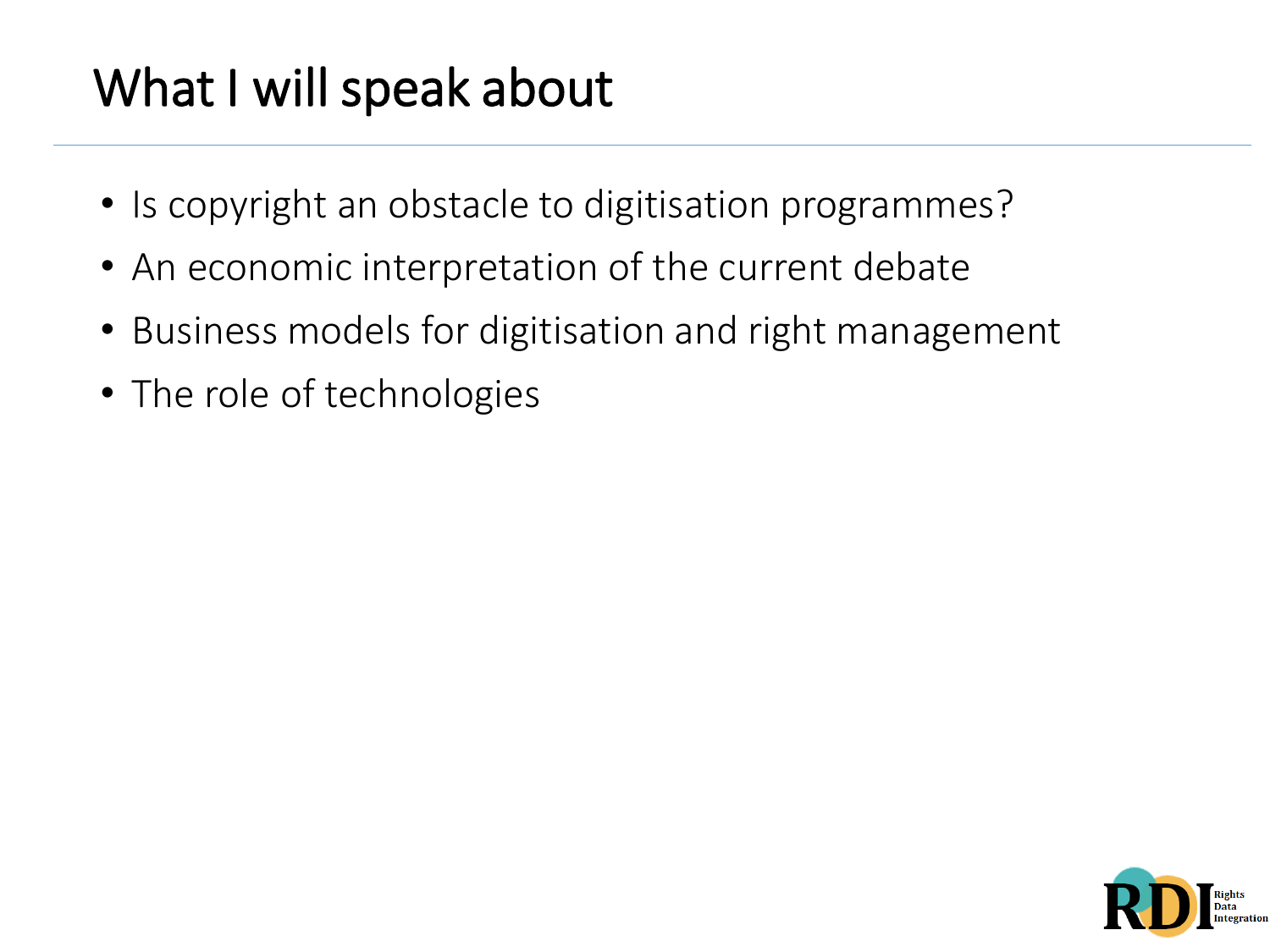### Is copyright an obstacle to digitisation programmes?

- It depends on business model
- If entirely funded by public money, with no return expected
	- Copyright is merely a cost
- When any return is expected from the exploitation of the content, some form of exclusivity is required
- It may be copyright-based
	- The decision power is up to the authors
- It may be based on other contractual terms (ex.: «Google-like» programmes)
	- Authors and their rights are an obstacle since there are two concurrent exclusivities

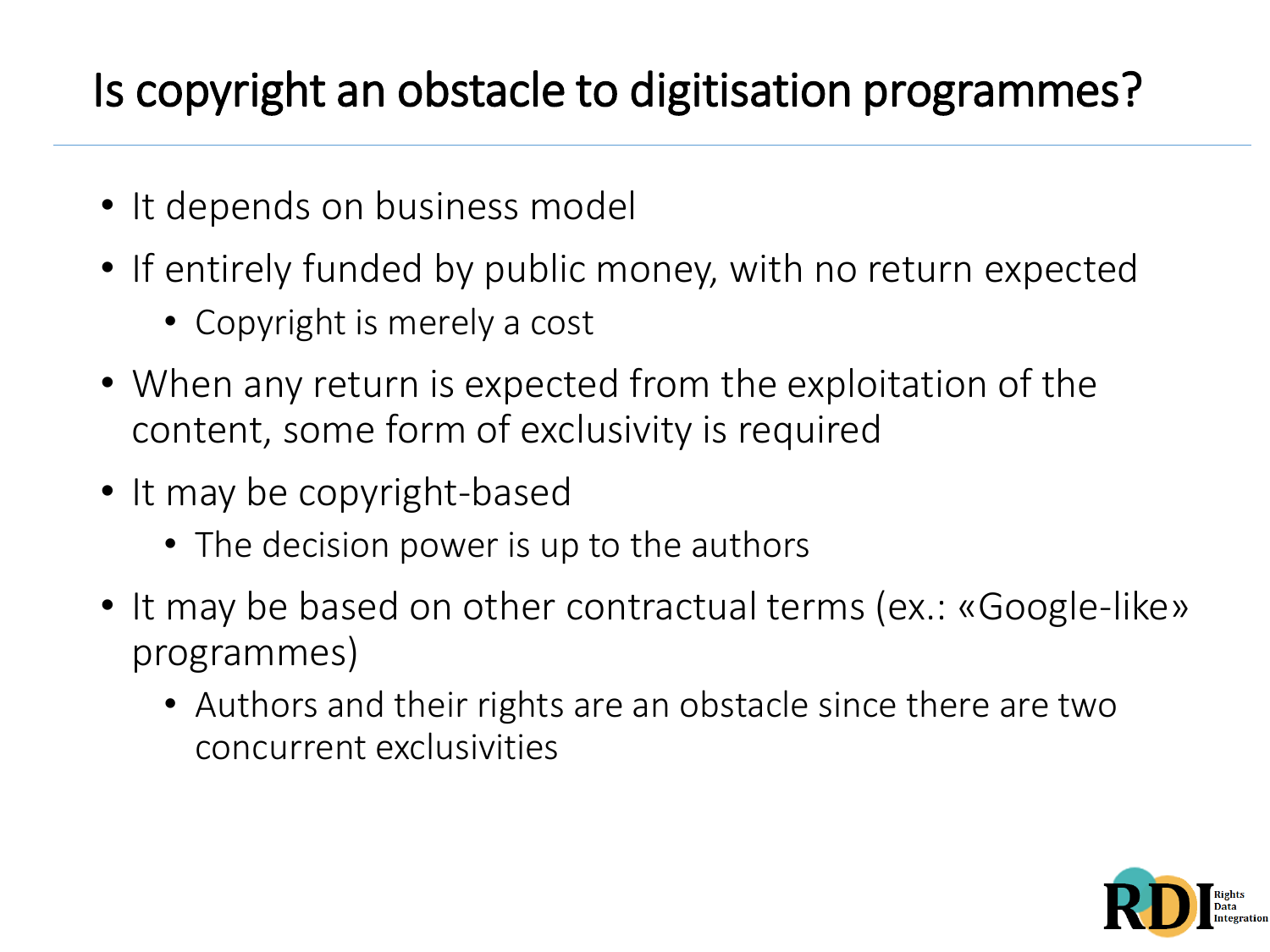## Cost of copyright acquisition

#### Cost = Remuneration + Search + Negotiation  $(C = R + S + N)$

- Individual deals may happen when Value  $>$  Cost (V  $>$  C)
- The digital library dilemma:
	- Whether  $S + N > V$
	- No R  $(> 0)$  allows  $V > C$
	- The digitisation programme becomes impossible
- The "obstacle" is not in copyright, but in transaction costs
- N.B.: It is not just a matter of high cost, but of relation between cost and value
	- V depends on:
		- The type of use requested
		- The individual work

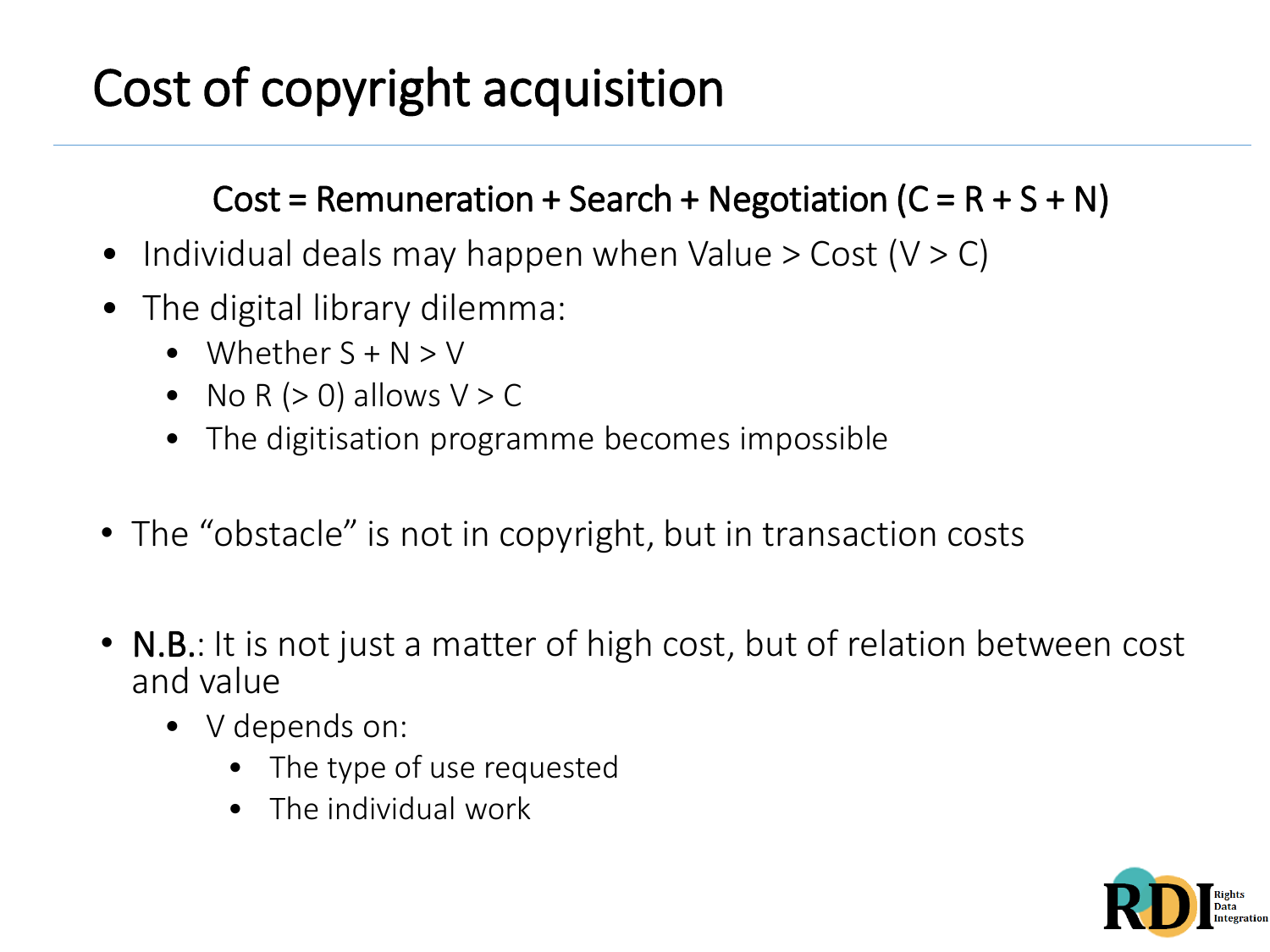### Economic interpretation of the current legal debate

#### • The Orphan works:

"A work or a phonogram shall be considered an orphan work if none of the rightholders in that work or phonogram is identified or, even if one or more of them is identified, none is located despite a diligent search for the rightholders having been carried out and recorded in accordance with Article 3

(European Directive on OW, art. 2)

- In economic terms:
	- OW are cases where S > V, for whatever exploitation of that work
- How the Directive regulates the issue?
	- Essentially: to cup the *search cost* so to maintain it "reasonable"  $(<$   $\vee$ )

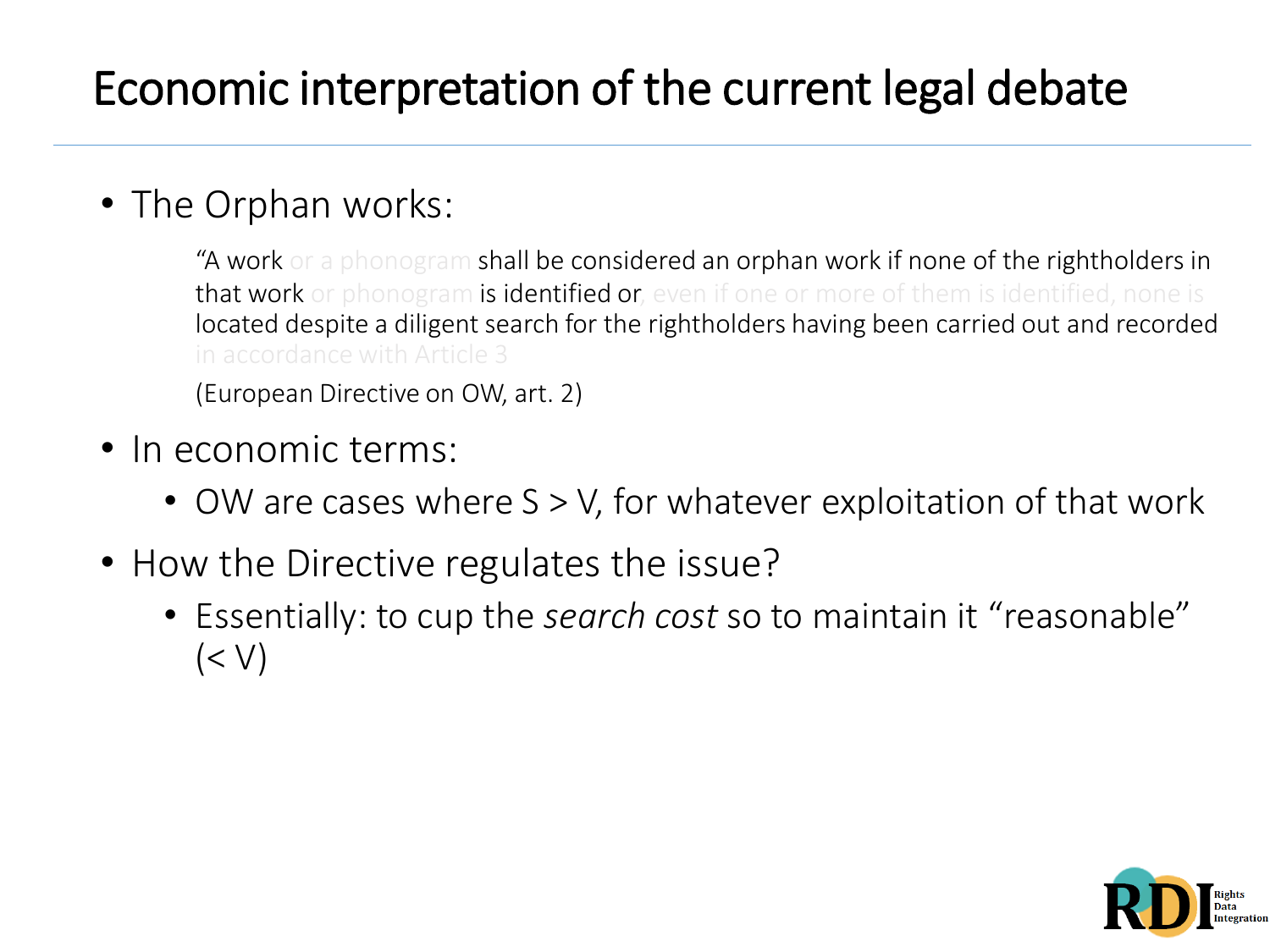## Is it effective for digitisation programmes?

- Search cost is not all
- Experience shows that very often *Negotiation* is more expensive than *Search* (N > S)
- Any OW regulation just solves a minor part of the transaction cost issue

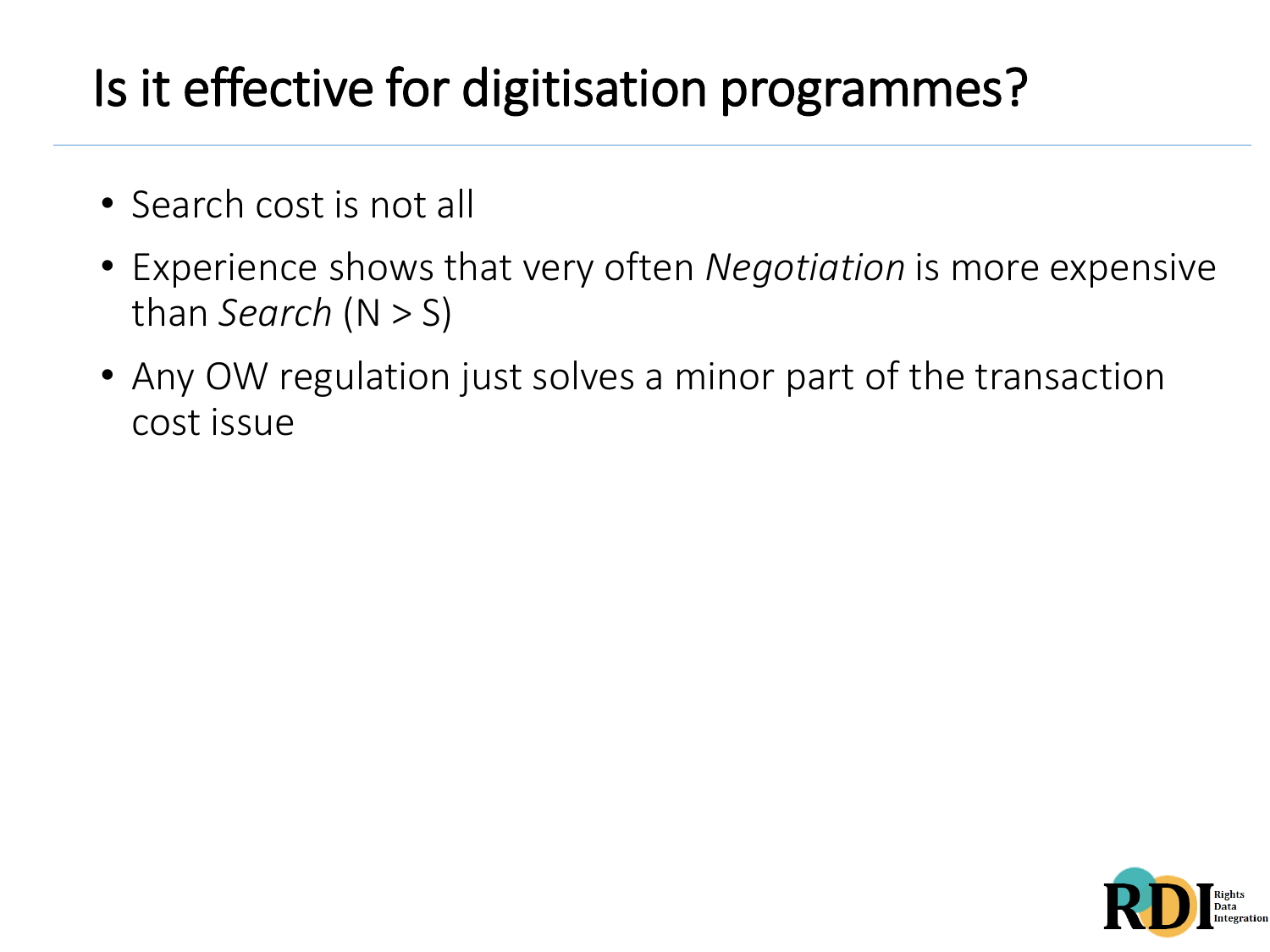# "Out of commerce" (OOC) works

- Libraries often claim that the OW Directive does not fit large scale digitisation programmes
	- $\Sigma(S+N) > \Sigma V$
- Need to move to a different model: agreements on OOC works
- Why commercial status is relevant? When a work is in commerce:
	- V is high
	- (S+N) is low
	- So: for in commerce work the transaction cost issue is not relevant
- Envisaged solution: agreements on OOC based on collective management of rights

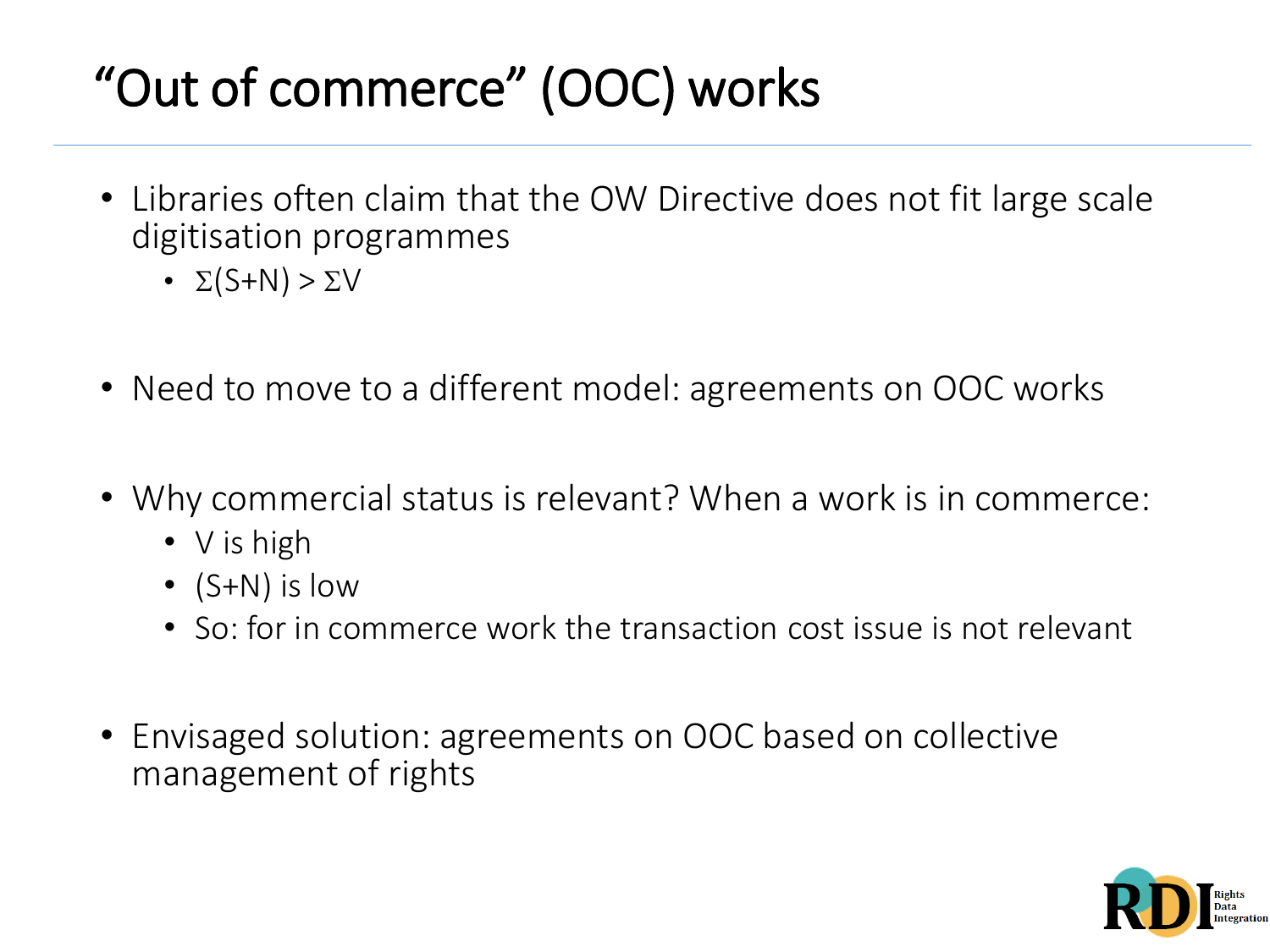# The Memorandum of understanding on OOC

- Signed by representatives of European stakeholders associations in books and journals world (Sept 2011)
	- Authors (EWC, EFJ), publishers (FEP, STM, EPC), collective management organisations (IFRRO, EVA), libraries (CENL, EBLIDA, LIBER)
- Main principles:
	- Agreements to manage rights in OOC works can be reached by consent between all the stakeholders
		- VSA = Voluntary Stakeholders Agreement as a broader category of the "Extended collective licenses"
	- Definition and method for determination of the OOC status should be also agreed by the parties
	- A CMO can manage the rights of non members (presumption of representation), assuming that
		- it is genuinely representative of the rightholders category concerned
		- it makes best efforts to alert rightholders in question

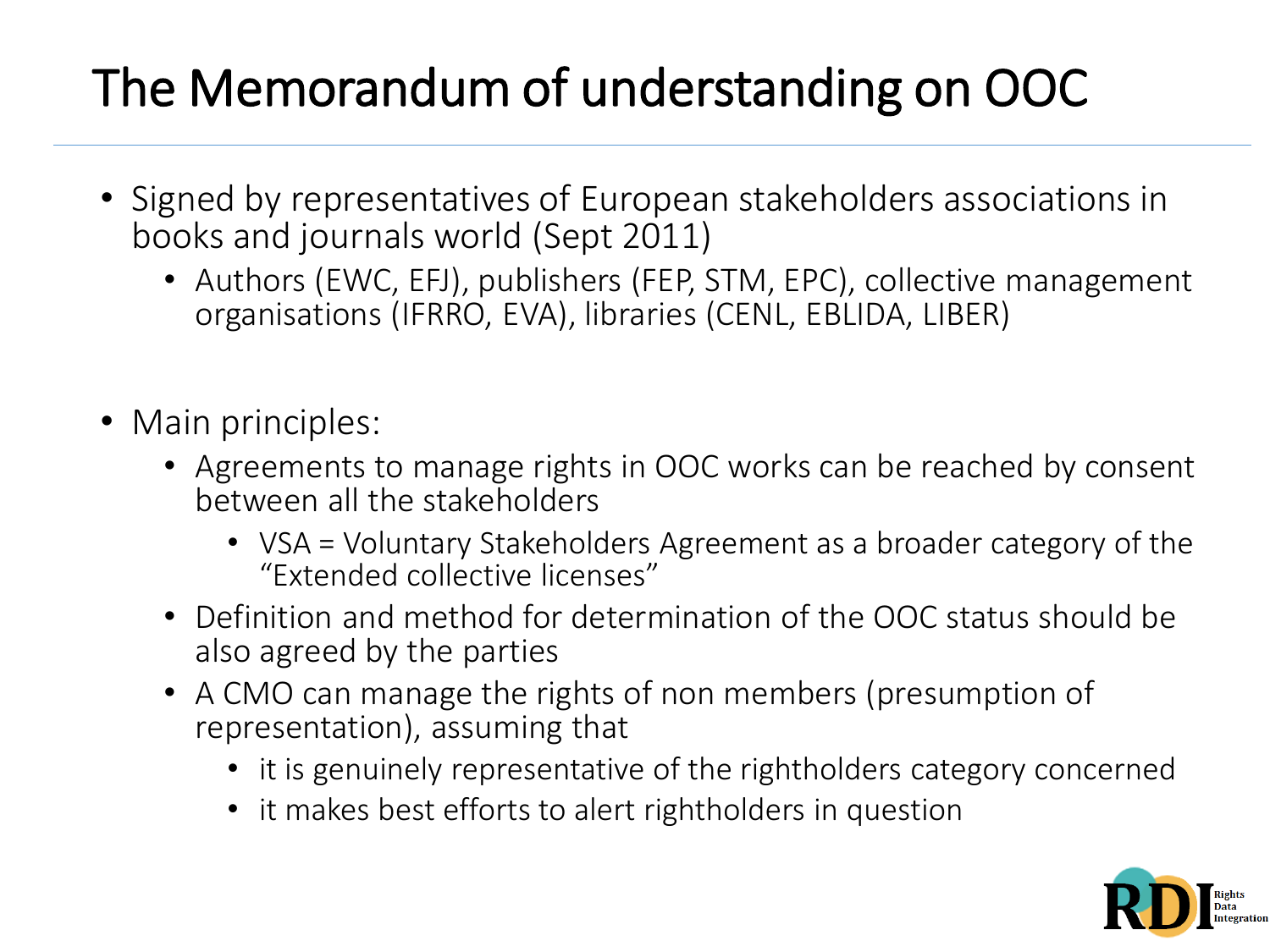## New forms of collective management

- Collective management of rights is *the* traditional answer to high transaction cost of individual negotiation
- In the book sector, traditionally used for managing rights for secondary exploitation (e.g. reprography, public lending)
	- Low V of individual transaction, which makes V < S+N
- In digitisation programmes the licensed use is very primary:
	- Scanning and making available online is, in the digital era, *the*  primary exploitation of a work
- What is "secondary" (from a commercial viewpoint) is the "category of work", i.e. out of commerce

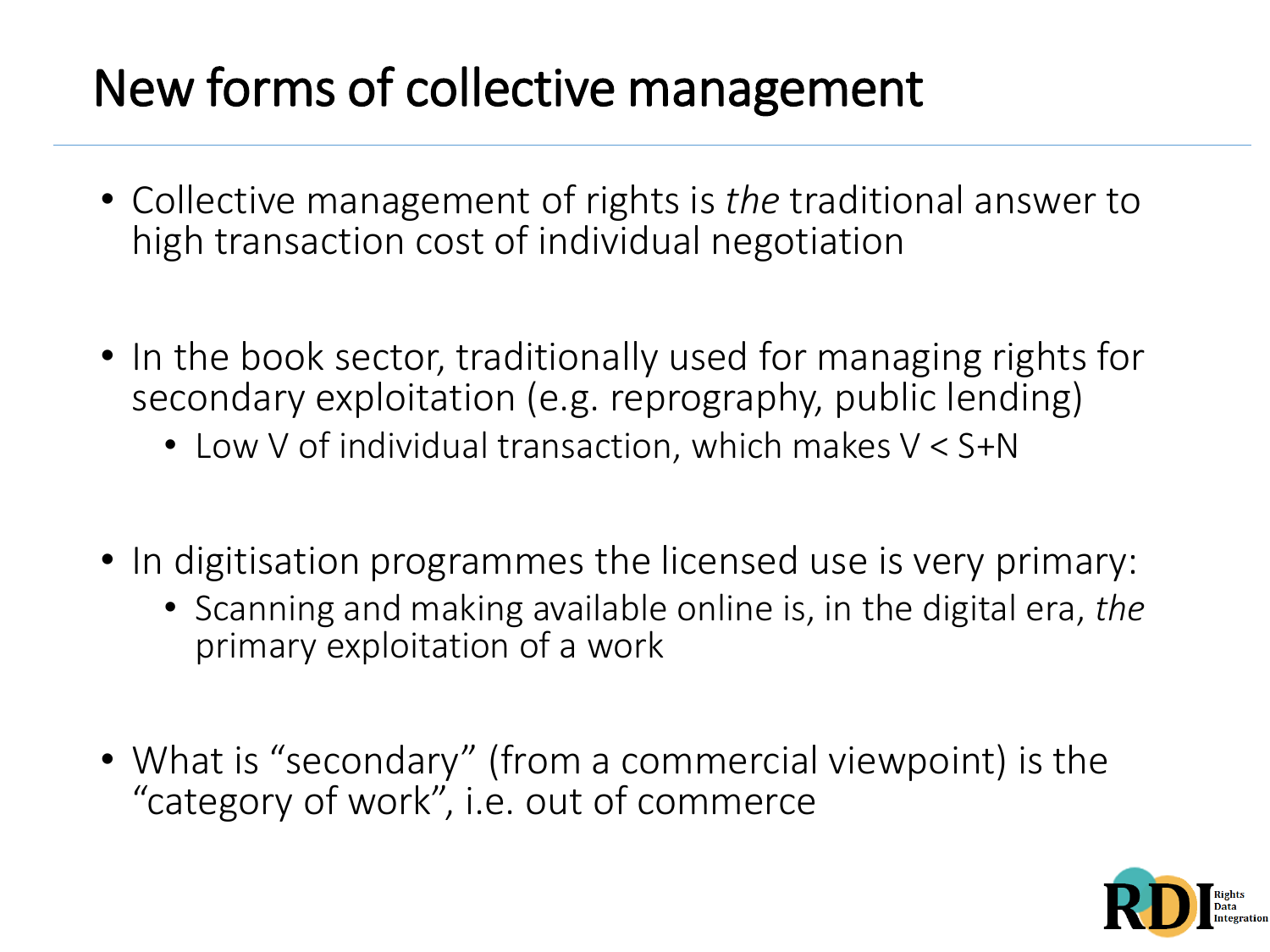### Trends in right management in the digital library field

#### Voluntary agreements may have two forms

| V is low because of the type of use                                                              | V is low because of the type of work                                                                             |
|--------------------------------------------------------------------------------------------------|------------------------------------------------------------------------------------------------------------------|
| All works are included<br>Limited use (e.g. no-download, only<br>preview, etc.)                  | Limited to out of commerce<br>Primary use is granted (e.g. open access in<br>the web or commercial exploitation) |
| One example: BokHylla in Norway                                                                  | New law on OOC in Germany<br><b>RELIRE</b> project in France<br>(Failed Google settlement)                       |
| Frustrating for users<br><b>Higher prices</b><br>Libraries pay for use that may have for<br>free | <b>Broader access</b><br>Possible use of copyright as enabler of the<br>digitisation                             |

• Voluntary agreements that do not limit the scope neither to uses nor to the type of works are not conceivable in this view

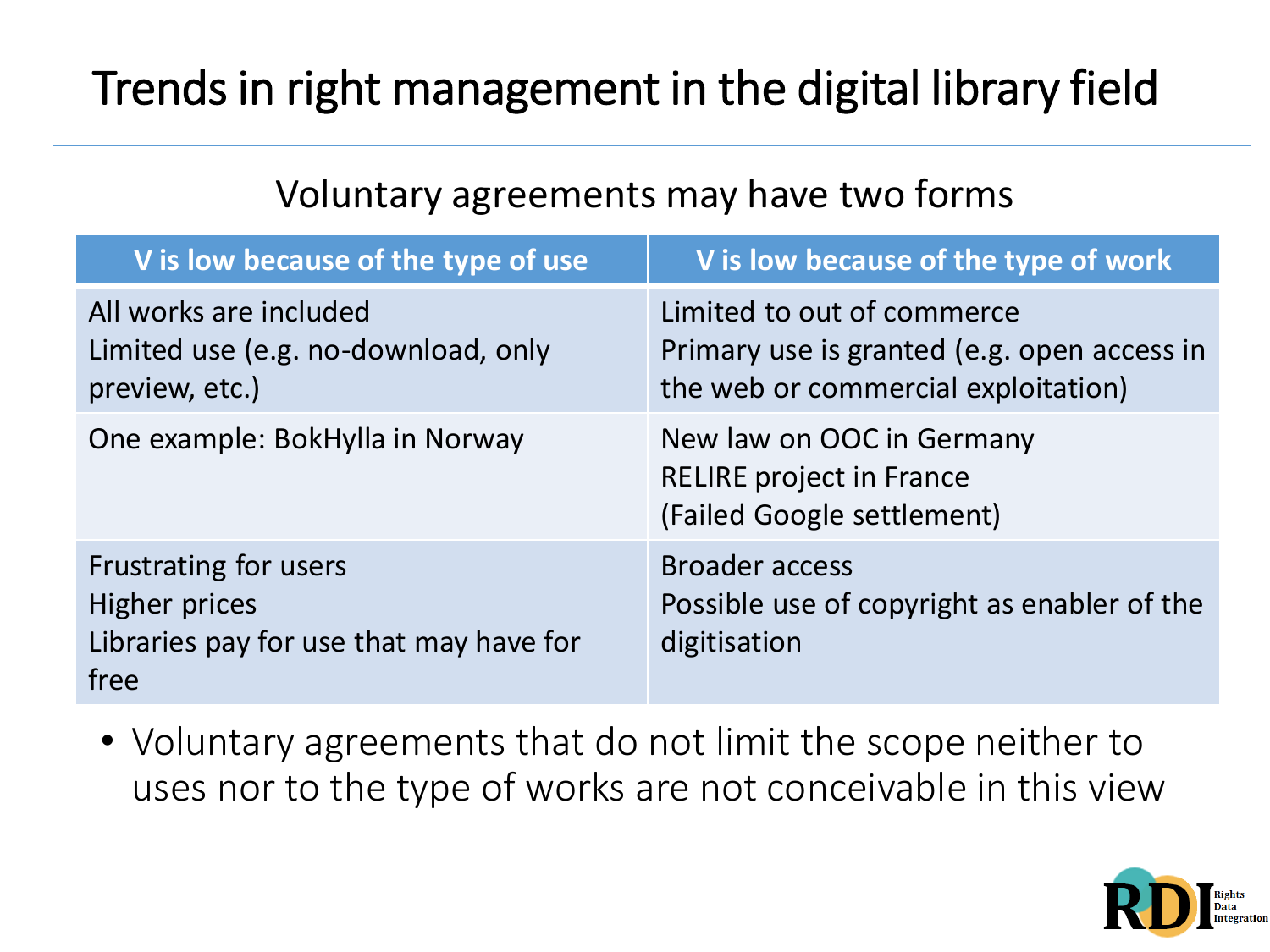# Use Case: RELIRE

- Main elements of the new French law:
	- The BNF is asked to create an "out of commerce" database
	- The rights on out of commerce works are mandated to a CMO by the law
	- Rightholders may opt out
	- The CMO should offer to the original publisher the rights for commercial exploitation of the work in digital form
		- Need to reach individual publishers
	- If the publisher is not interested, the work is offered to other parties, on non exclusive basis
		- Objective: to stimulate new business models
	- All digitised books are stored and indexed in the BNF "Gallica 2" (and in Europeana)
		- Preview for books that are commercially exploited
		- In the long term, full text access for books that are not commercially exploited

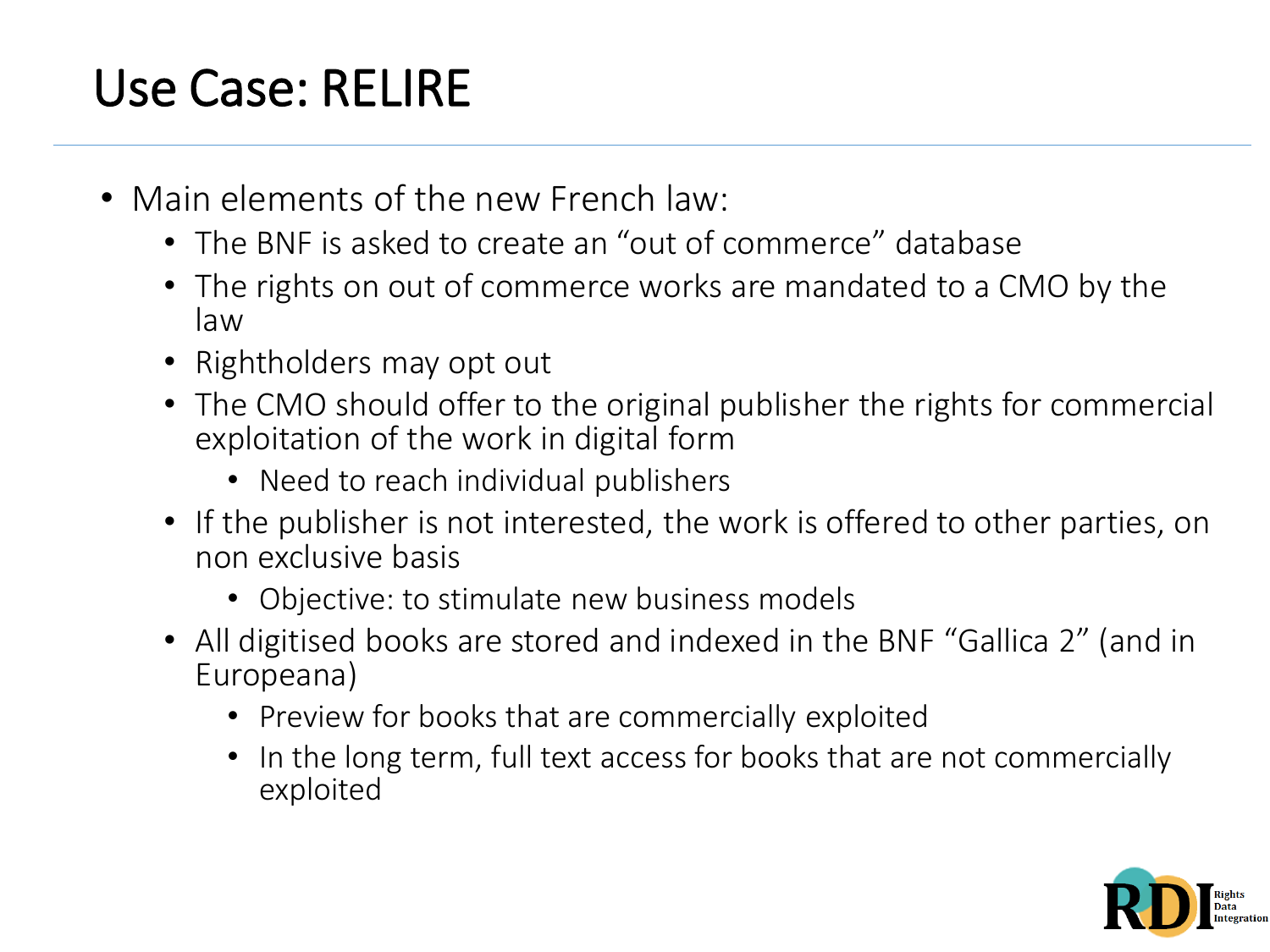# Is it working?

- The BNF published in March 2013 the first list of 60,000 titles
- In the six months period  $\rightarrow$  5,000 withdrawed
	- Either opted out or commercial available
- SOFIA (the CMO in charge) started to offer to publishers exclusive rights for digitisation in March 2014
- In the first 2 months, licence granted to **341 publishers** for 28,580 works

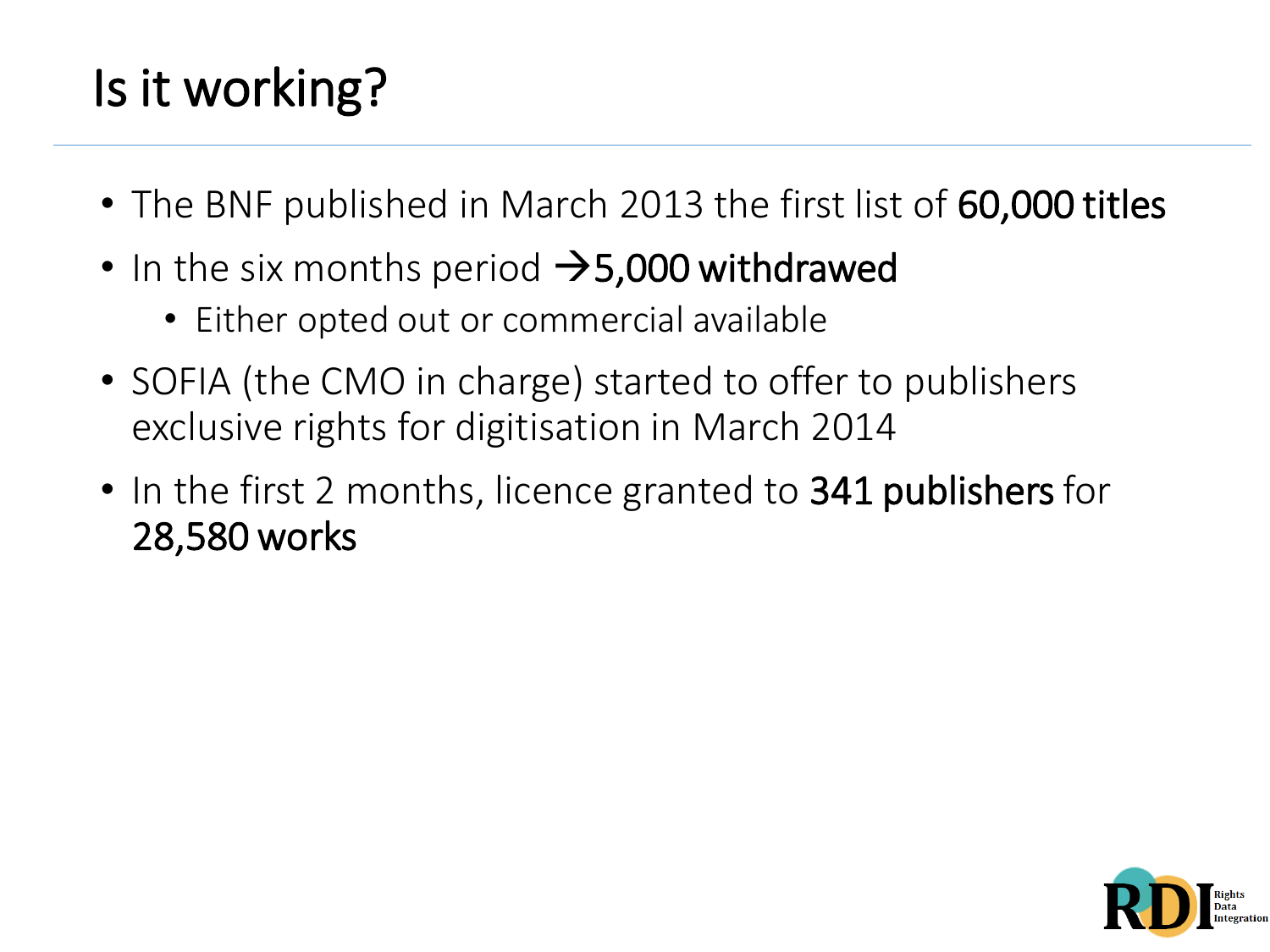# Copyright as an enabler of digitisation

- Copyright cost (S+N+R) is a minor part of the digitisation cost
	- No precise estimation available
	- 5 to 10% is a realistic guess
- The issue is that very often there is no budget to cover the remaining 90-95%
- Collaboration with private sector may be an option
- Exclusive right are essential to allow private players to recoup the investment
- My argument is that copyright is better than other contractual based instruments
	- Reducing risk of monopoly
	- Respect also moral right

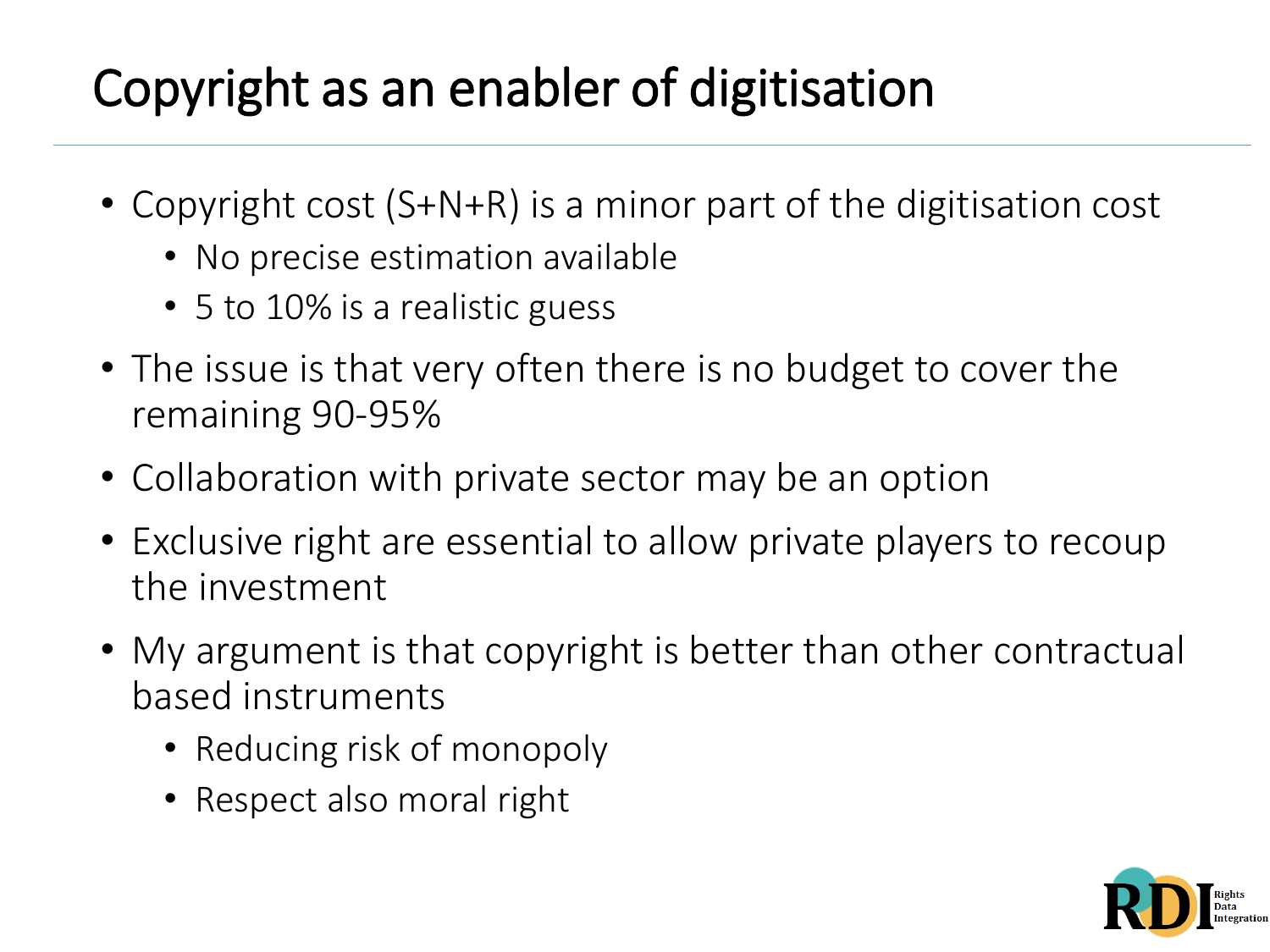## The role of technologies

- A very famous quote by Charles Clarke is still valid in this field
	- "The answer to the machine is in the machine"
- Since the problem is in the transaction costs, the objective is to reduce them, which will make more convenient any deal, regardless the institutional / business / legal environment
- Transaction costs are related to rightholders search and negotiation; solutions should be imagined for both
- Technological solutions to transaction costs are complementary and not alternative to legal solutions
	- They may enable legal solutions that better balance the different interests of stakeholders

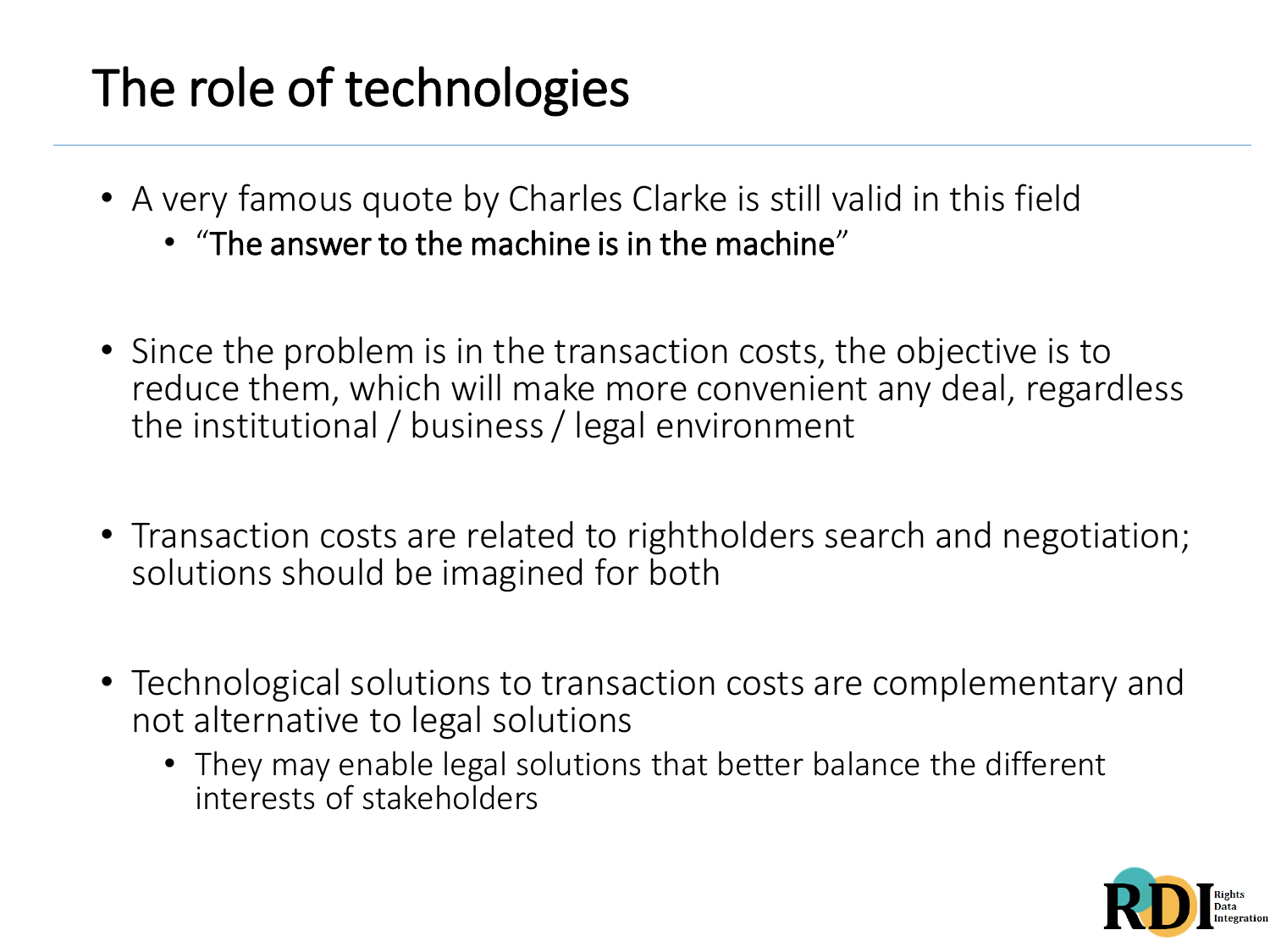# What we need

- We have advanced infrastructure to deal with book data
	- Descriptive data from library catalogue
	- Commercial data from the books in print database (BIP)
- These are based on well established international standards
	- Identification (ISBB, ISSN, DOI...)
	- Metadata (MARC, DC, ONIX…)
- We need the equivalent for dealing with "right information" about book works
	- Standard based "right information infrastructure"
	- This may enable the existence of multiple, interoperable information source

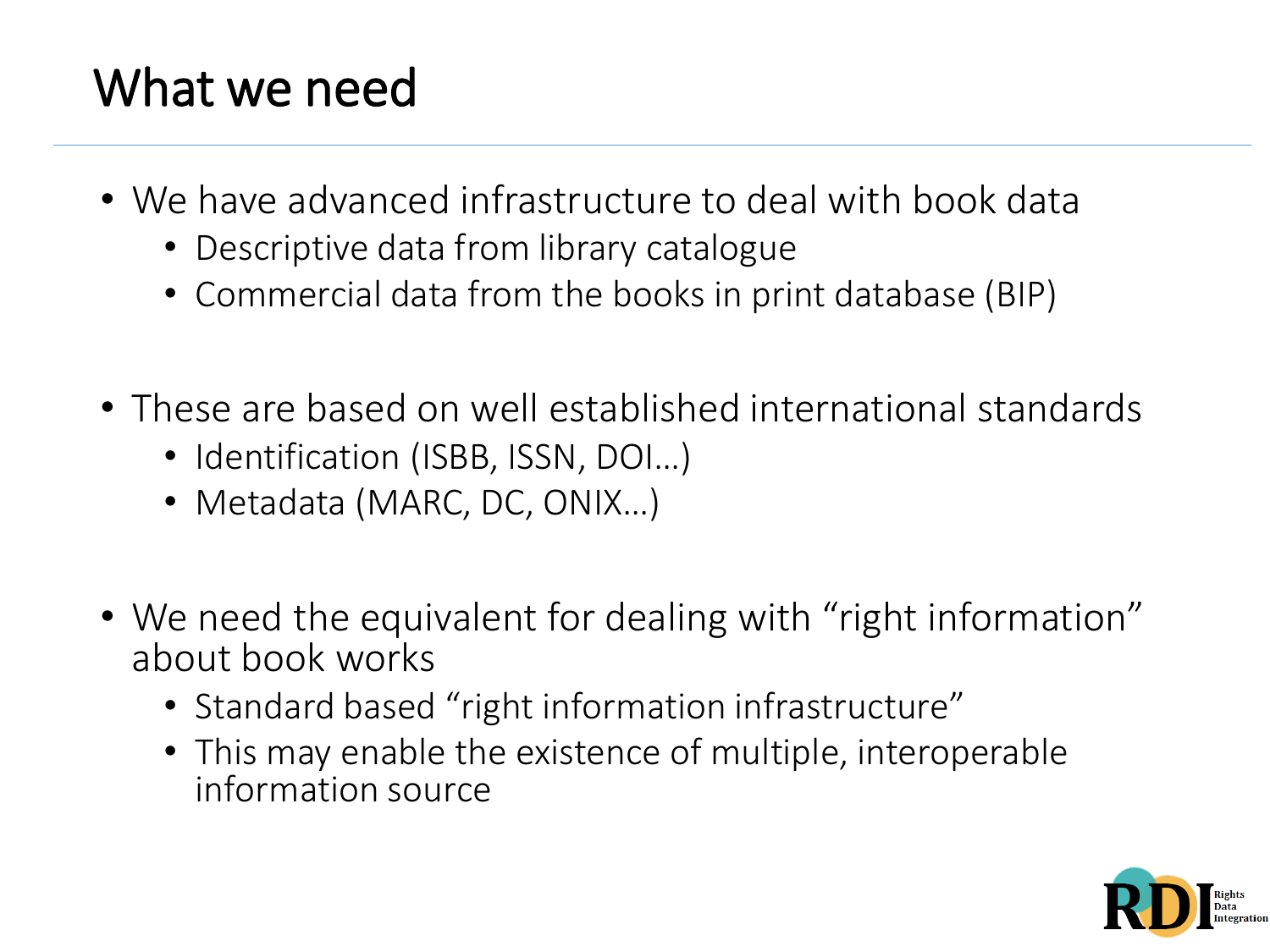## Figuring out solutions

- Creative Commons are a key starting point
	- Licenses available in legal wording, simplified illustration of the content and machine readable form
	- Main limit: only applies to uses granted for free
		- A CC-non commercial is useless to users that wish to use a work for commercial purpose
- Generalisation of the same concept
	- Develop a standard model to allow any rightholder to express any right policy
- Leading initiatives
	- Linked Content Coalition
		- RDI is within this stream
	- Copyright Hub in the UK

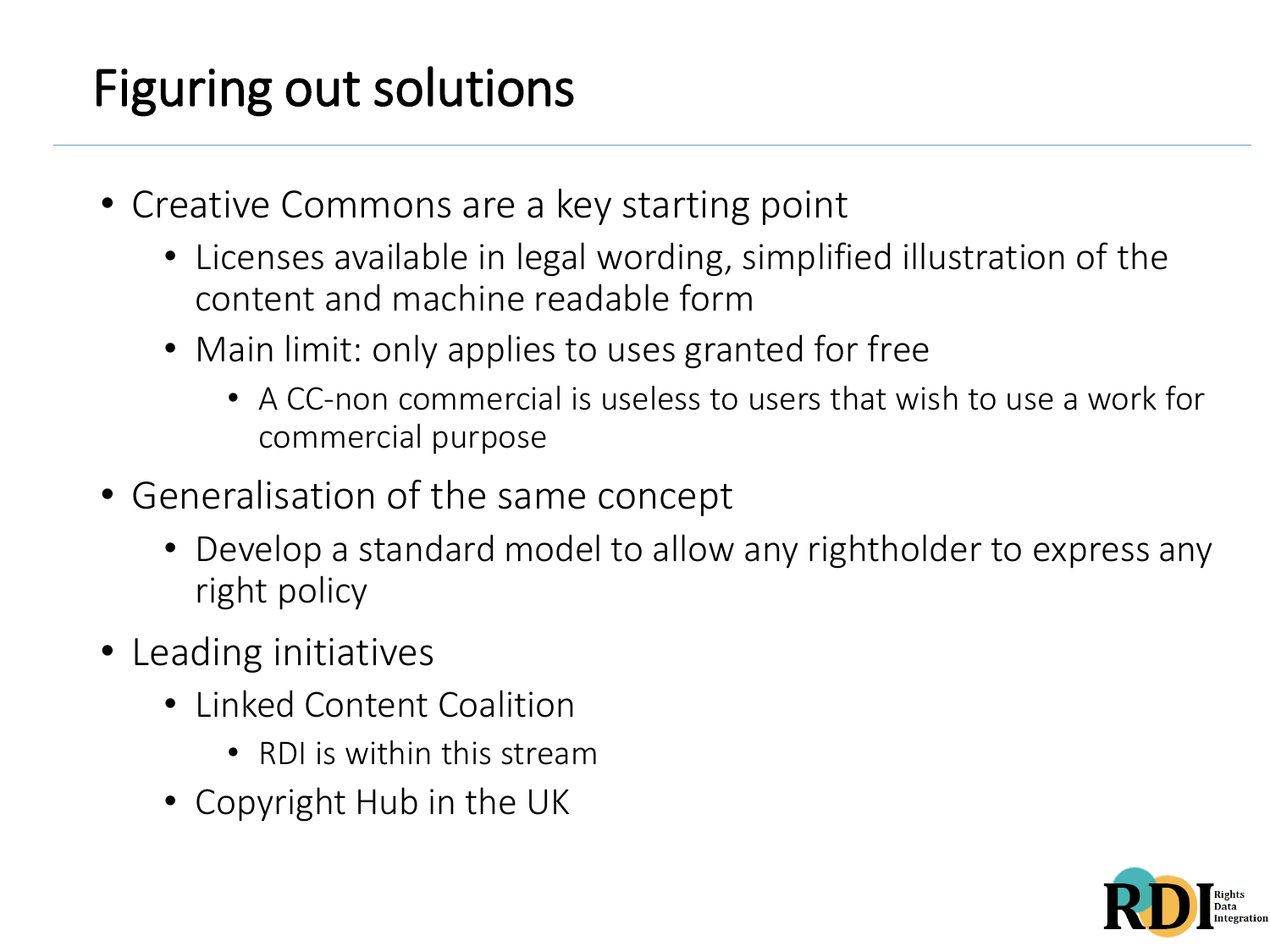## How this is relevant for digitisation programmes?

- It is probable that many rightholders of OOC works are glad to release them under a creative commons licence
- If libraries are able to reach them at little cost, both sides are happier
- One example: «Declare your Rights»
	- The University Library of Innsbruck launched (within the ARROW project) a tool for authors of PhD dissertations to grant the library the permission to digitise and make available online

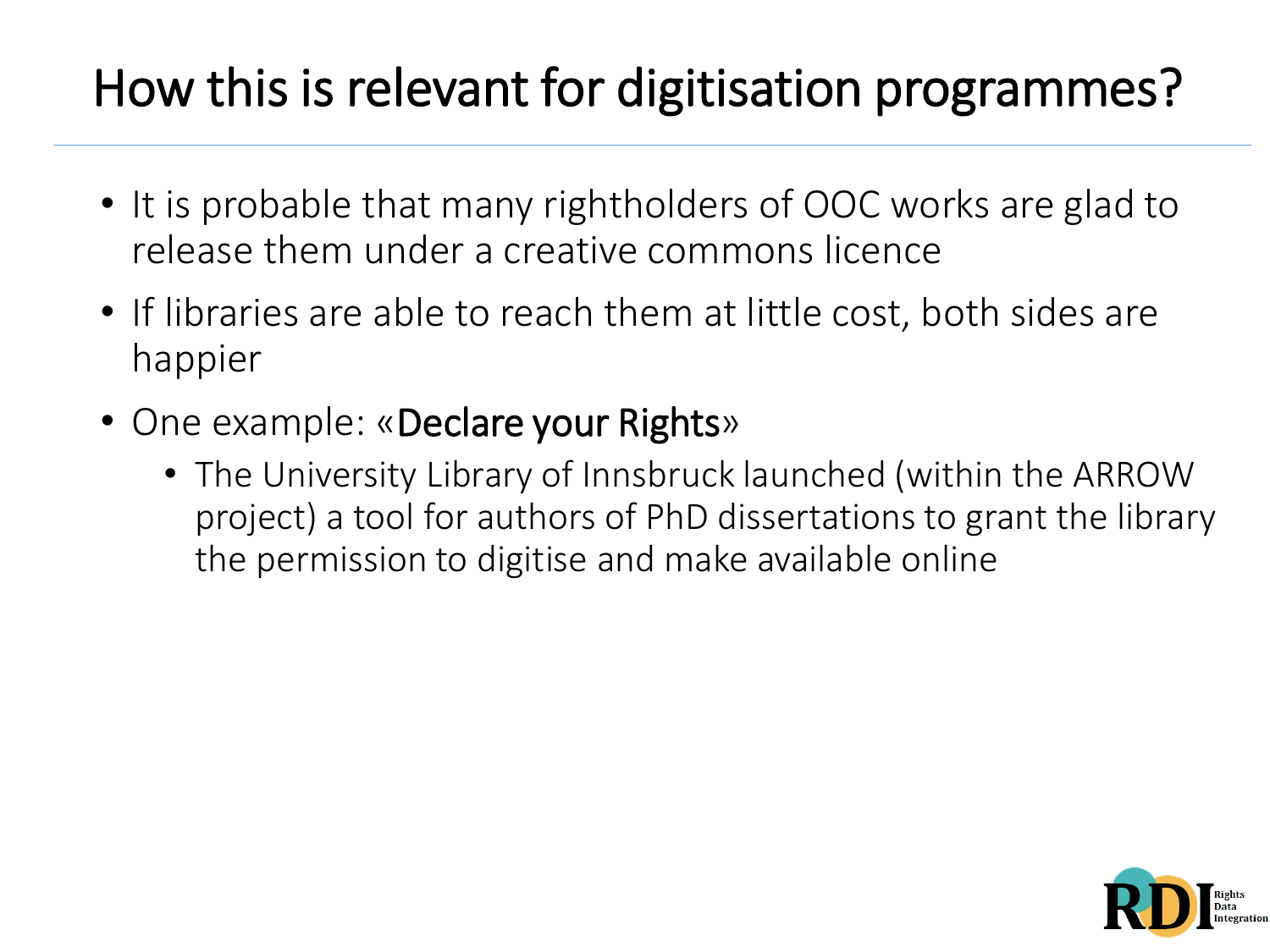## **Conclusions**

- Right information infrastructures are for the benefit of both rightholders and users
- They may support collective or individual licensing schemes
- We all need to be open minded:
	- Rightholders in launching new business models exploiting new licensing opportunities
	- CMOs to manage also services based on CC and similar licensing schemes
	- Libraries to consider different options to find the best way to digitisation